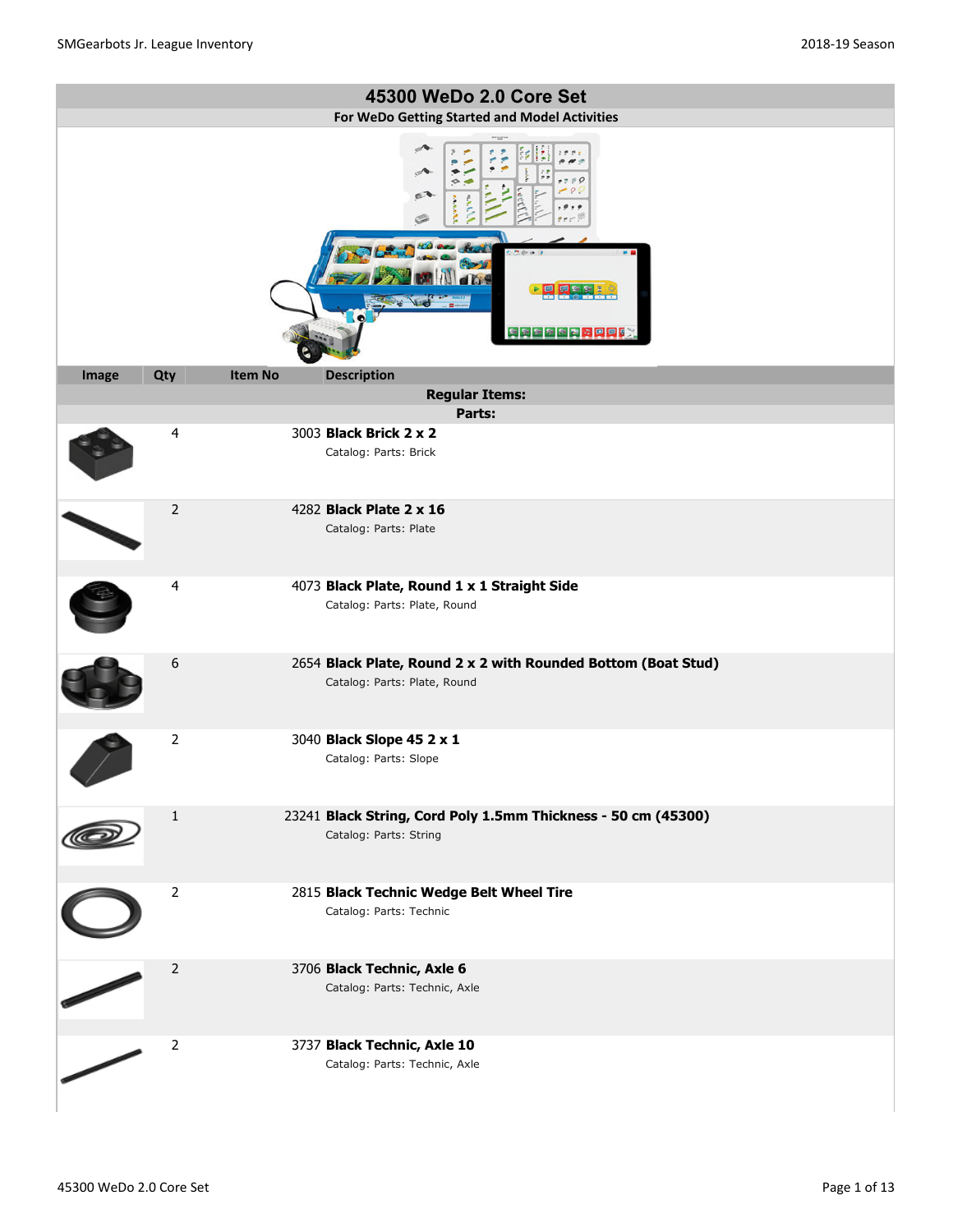|                |                |                | 45300 WeDo 2.0 Core Set                                                                                                   |
|----------------|----------------|----------------|---------------------------------------------------------------------------------------------------------------------------|
|                |                |                | For WeDo Getting Started and Model Activities                                                                             |
|                |                |                | e<br>日報を開けると同じ                                                                                                            |
| Image          | Qty            | <b>Item No</b> | <b>Description</b><br><b>Regular Items:</b>                                                                               |
|                | 2              |                | 45590 Black Technic, Axle Connector Double Flexible (Rubber)                                                              |
|                |                |                | Catalog: Parts: Technic, Connector                                                                                        |
|                | $\overline{2}$ |                | 18651 Black Technic, Axle Pin 3L with Friction Ridges Lengthwise and 2L Axle                                              |
|                |                |                | Catalog: Parts: Technic, Axle                                                                                             |
|                | 1              |                | 17114 Black Technic, Brick Modified 2 x 2 with Balls with Holes and Axle Hole<br>Catalog: Parts: Technic, Brick           |
|                | $\overline{2}$ |                | 32270 Black Technic, Gear 12 Tooth Double Bevel<br>Catalog: Parts: Technic, Gear                                          |
|                | 2              |                | 32269 Black Technic, Gear 20 Tooth Double Bevel<br>Catalog: Parts: Technic, Gear                                          |
| $\blacksquare$ | 4              |                | 32530 Black Technic, Pin Connector Plate 1 x 2 x 1 2/3 with 2 Holes (Double on Top)<br>Catalog: Parts: Technic, Connector |
| LI             | 8              |                | 2780 Black Technic, Pin with Friction Ridges Lengthwise WITH Center Slots<br>Catalog: Parts: Technic, Pin                 |
|                | 2              |                | 56891 Black Tire 37 x 18R<br>Catalog: Parts: Tire & Tread                                                                 |
|                | $\overline{4}$ |                | 92402 Black Tire 30.4 x 14 Offset Tread - Band Around Center of Tread<br>Catalog: Parts: Tire & Tread                     |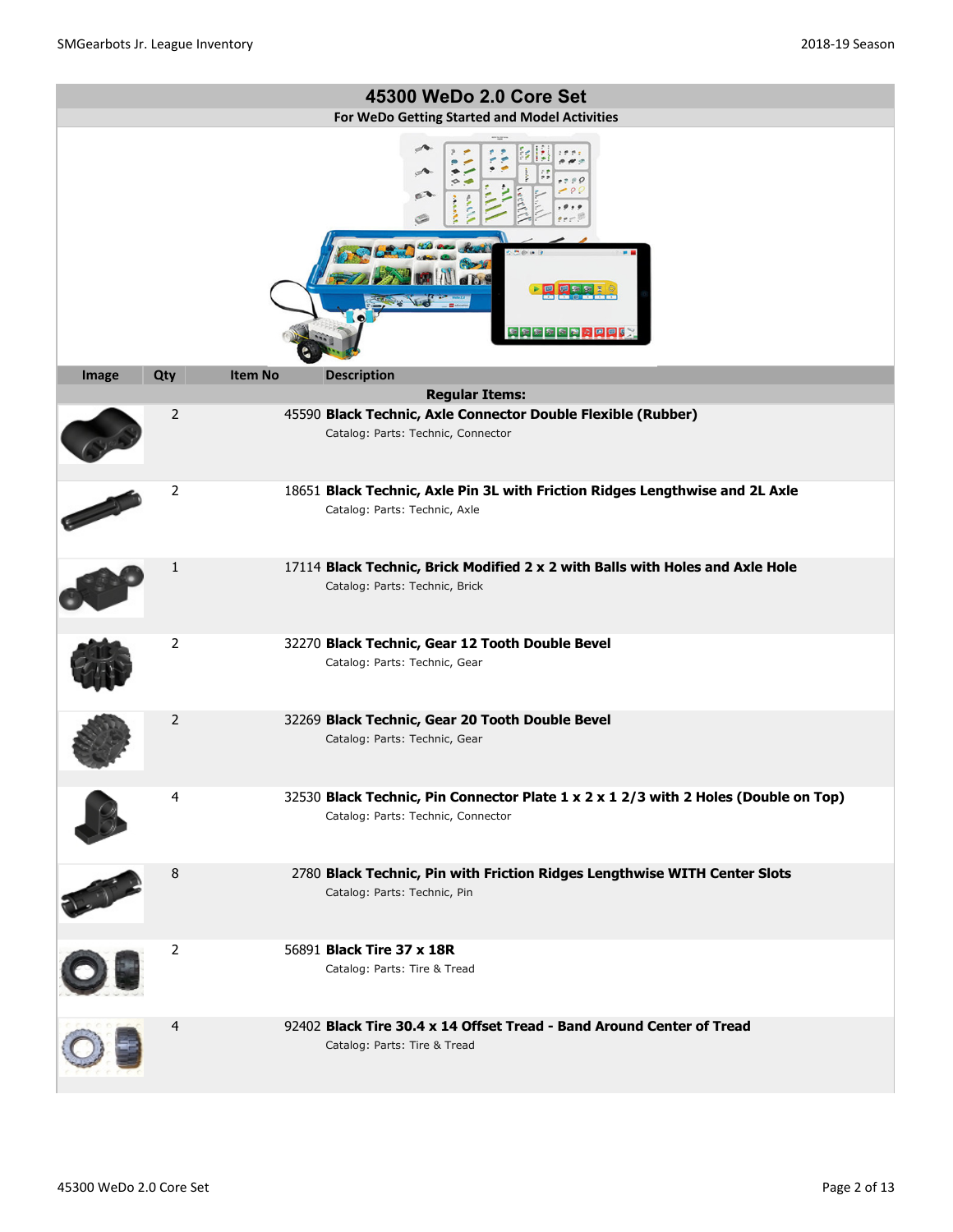|         |                                                                  |                | 45300 WeDo 2.0 Core Set                                                                                               |  |  |
|---------|------------------------------------------------------------------|----------------|-----------------------------------------------------------------------------------------------------------------------|--|--|
|         |                                                                  |                |                                                                                                                       |  |  |
|         | For WeDo Getting Started and Model Activities<br>e<br>医阿尔尔氏菌素原原菌 |                |                                                                                                                       |  |  |
| Image   | Qty                                                              | <b>Item No</b> | <b>Description</b>                                                                                                    |  |  |
|         |                                                                  |                | <b>Regular Items:</b>                                                                                                 |  |  |
|         | 1                                                                |                | 61485 Black Turntable 4 x 4 Square Base, Locking<br>Catalog: Parts: Turntable                                         |  |  |
|         | $\mathbf{1}$                                                     |                | 4727 Bright Green Plant Flower 2 x 2 Leaves - Angular<br>Catalog: Parts: Plant                                        |  |  |
|         | $\overline{2}$                                                   |                | 15279 Bright Green Plant Grass Stem<br>Catalog: Parts: Plant                                                          |  |  |
|         | 2                                                                |                | 4032 Bright Green Plate, Round 2 x 2 with Axle Hole<br>Catalog: Parts: Plate, Round                                   |  |  |
|         | 2                                                                |                | 32524 Bright Green Technic, Liftarm 1 x 7 Thick<br>Catalog: Parts: Technic, Liftarm                                   |  |  |
|         | $\overline{2}$                                                   |                | 32526 Bright Green Technic, Liftarm 3 x 5 L-Shape Thick<br>Catalog: Parts: Technic, Liftarm                           |  |  |
| Carmell | 2                                                                |                | 62462 Bright Green Technic, Pin Connector Round 2L with Slot (Pin Joiner Round)<br>Catalog: Parts: Technic, Connector |  |  |
|         | $\overline{2}$                                                   |                | 3738 Bright Green Technic, Plate 2 x 8 with 7 Holes<br>Catalog: Parts: Technic, Plate                                 |  |  |
|         | 4                                                                |                | 3001 Bright Light Orange Brick 2 x 4<br>Catalog: Parts: Brick                                                         |  |  |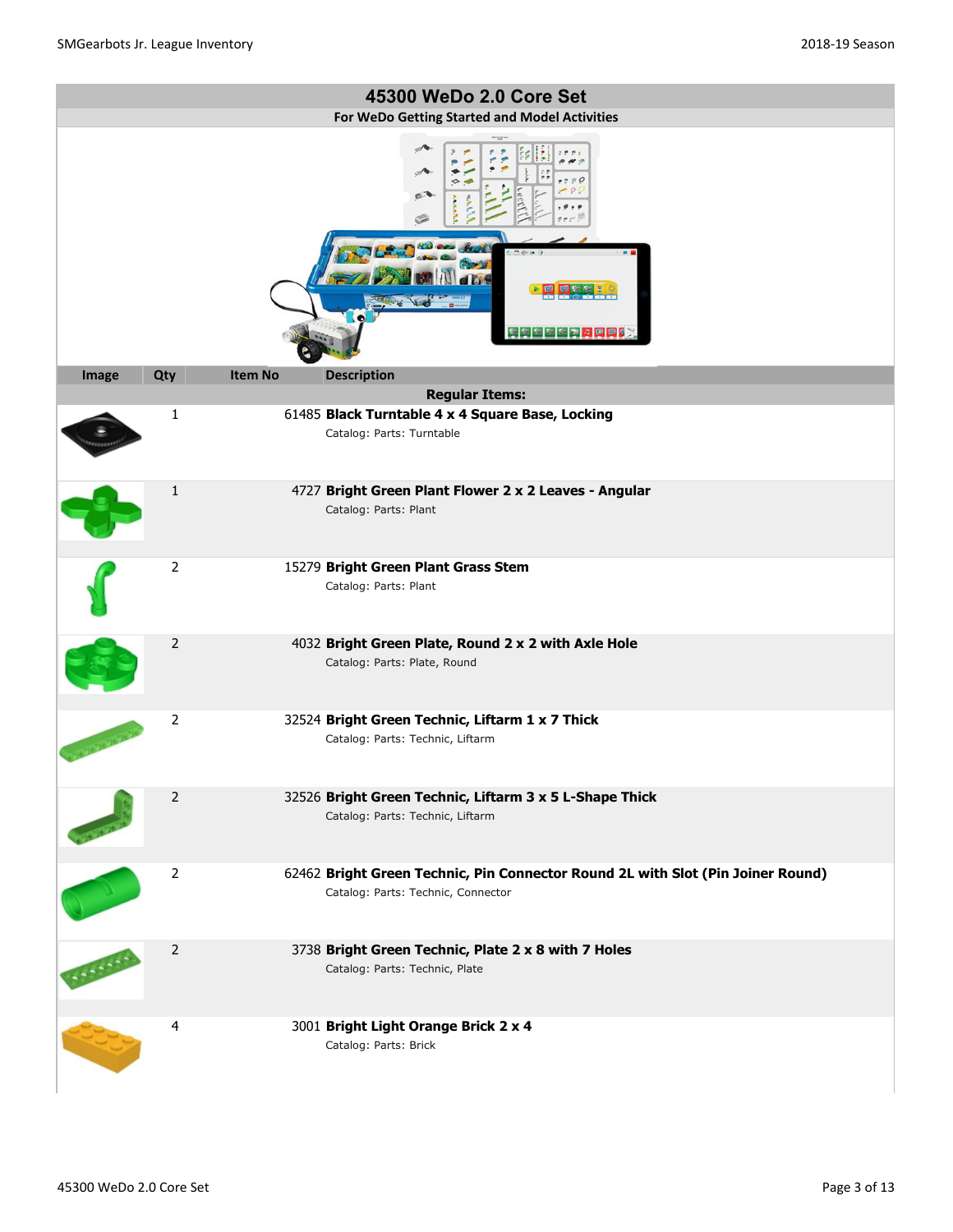|       |                                                                  |                | 45300 WeDo 2.0 Core Set                                                                              |  |  |  |
|-------|------------------------------------------------------------------|----------------|------------------------------------------------------------------------------------------------------|--|--|--|
|       |                                                                  |                |                                                                                                      |  |  |  |
|       | For WeDo Getting Started and Model Activities<br>e<br>医阿尔尔氏菌素回回的 |                |                                                                                                      |  |  |  |
| Image | Qty                                                              | <b>Item No</b> | <b>Description</b>                                                                                   |  |  |  |
|       |                                                                  |                | <b>Regular Items:</b>                                                                                |  |  |  |
|       | $\overline{2}$                                                   |                | 18746 Bright Light Orange Minifigure, Utensil Snowboard Small<br>Catalog: Parts: Minifigure, Utensil |  |  |  |
|       | $\overline{4}$                                                   |                | 85984 Bright Light Orange Slope 30 1 x 2 x 2/3<br>Catalog: Parts: Slope                              |  |  |  |
|       | 4                                                                |                | 4286 Bright Light Orange Slope 33 3 x 1<br>Catalog: Parts: Slope                                     |  |  |  |
|       | 4                                                                |                | 3665 Bright Light Orange Slope, Inverted 45 2 x 1<br>Catalog: Parts: Slope, Inverted                 |  |  |  |
|       | 4                                                                |                | 32474 Bright Light Orange Technic Ball Joint<br>Catalog: Parts: Technic                              |  |  |  |
|       | 4                                                                |                | 3709b Bright Light Orange Technic, Plate 2 x 4 with 3 Holes<br>Catalog: Parts: Technic, Plate        |  |  |  |
|       | 4                                                                |                | 32001 Bright Light Orange Technic, Plate 2 x 6 with 5 Holes<br>Catalog: Parts: Technic, Plate        |  |  |  |
|       | $\overline{2}$                                                   |                | 30104 Dark Bluish Gray Chain 21 Links<br>Catalog: Parts: Chain                                       |  |  |  |
|       | 1                                                                |                | 32012 Dark Bluish Gray Technic Reel 3 x 2<br>Catalog: Parts: Technic                                 |  |  |  |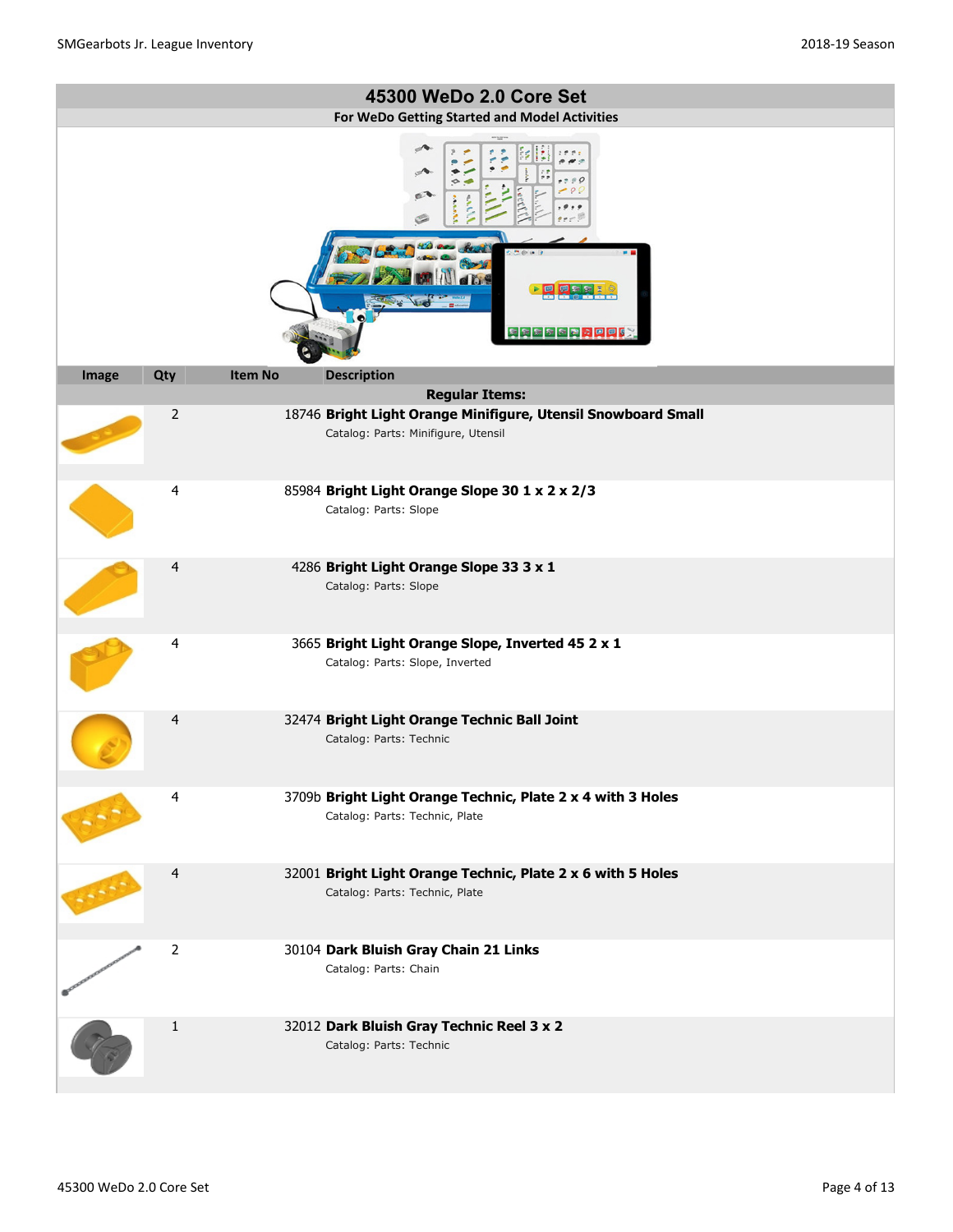|       |                |                | 45300 WeDo 2.0 Core Set                                                                                                          |
|-------|----------------|----------------|----------------------------------------------------------------------------------------------------------------------------------|
|       |                |                | For WeDo Getting Started and Model Activities                                                                                    |
|       |                |                | ✍<br>医尿病病病者心理理                                                                                                                   |
| Image | Qty            | <b>Item No</b> | <b>Description</b>                                                                                                               |
|       |                |                | <b>Regular Items:</b>                                                                                                            |
|       | 2              |                | 87083 Dark Bluish Gray Technic, Axle 4 with Stop<br>Catalog: Parts: Technic, Axle                                                |
|       | 4              |                | 32064 Dark Bluish Gray Technic, Brick 1 x 2 with Axle Hole<br>Catalog: Parts: Technic, Brick                                     |
|       | $\overline{2}$ | 57909b         | Dark Bluish Gray Technic, Brick Modified 2 x 2 with Ball and Axle Hole with 6 Holes<br>in Ball<br>Catalog: Parts: Technic, Brick |
|       | 4              |                | 10928 Dark Bluish Gray Technic, Gear 8 Tooth Type 2<br>Catalog: Parts: Technic, Gear                                             |
|       | $\overline{2}$ |                | 3648 Dark Bluish Gray Technic, Gear 24 Tooth (New Style with Single Axle Hole)<br>Catalog: Parts: Technic, Gear                  |
|       | 2              |                | 15535 Dark Bluish Gray Tile, Round 2 x 2 with Hole<br>Catalog: Parts: Tile, Round                                                |
|       | 4              |                | 2458 Light Bluish Gray Brick, Modified 1 x 2 with Pin<br>Catalog: Parts: Brick, Modified                                         |
|       | $\mathbf{1}$   |                | 21980 Light Bluish Gray Electric, Motor WeDo 2.0 Medium<br>Catalog: Parts: Electric, Motor                                       |
|       | 1              |                | 20844 Light Bluish Gray Electric, Sensor, Motion - WeDo 2.0<br>Catalog: Parts: Electric                                          |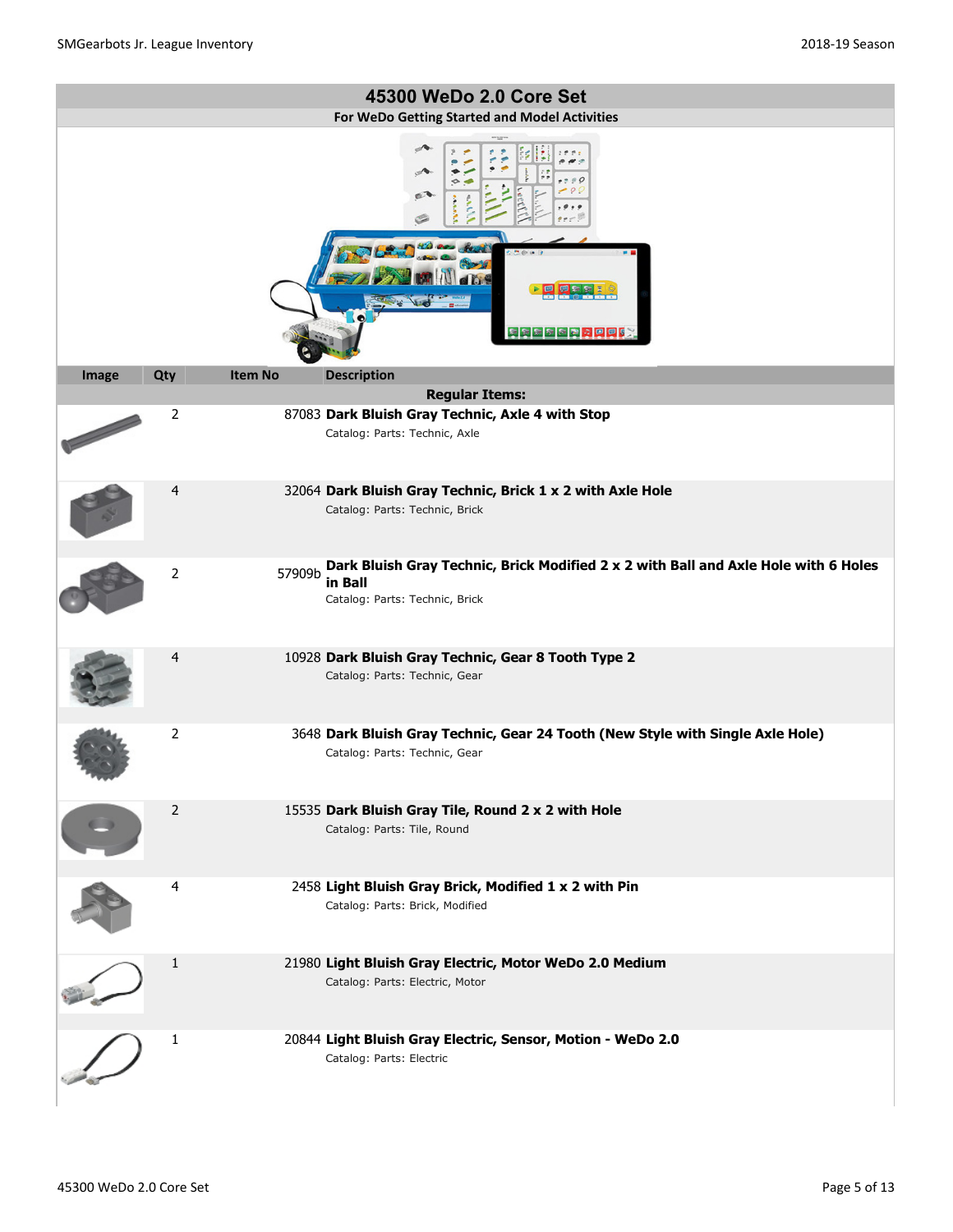|       |                |                | 45300 WeDo 2.0 Core Set                                                                                                     |
|-------|----------------|----------------|-----------------------------------------------------------------------------------------------------------------------------|
|       |                |                | For WeDo Getting Started and Model Activities                                                                               |
|       |                |                | e<br>도 전 제 제 제 전 <mark>경 이 면 면</mark> 데                                                                                     |
| Image | Qty            | <b>Item No</b> | <b>Description</b>                                                                                                          |
|       |                |                | <b>Regular Items:</b>                                                                                                       |
|       | $\mathbf{1}$   |                | 20841 Light Bluish Gray Electric, Sensor, Tilt - WeDo 2.0<br>Catalog: Parts: Electric                                       |
|       | 1              |                | 3176 Light Bluish Gray Plate, Modified 3 x 2 with Hole<br>Catalog: Parts: Plate, Modified                                   |
|       | 2              |                | 64799 Light Bluish Gray Plate, Modified 4 x 4 with 2 x 2 Cutout<br>Catalog: Parts: Plate, Modified                          |
|       | 4              |                | 60481 Light Bluish Gray Slope 65 2 x 1 x 2<br>Catalog: Parts: Slope                                                         |
|       | 4              |                | 3713 Light Bluish Gray Technic Bush<br>Catalog: Parts: Technic                                                              |
|       | $\overline{2}$ |                | 4519 Light Bluish Gray Technic, Axle 3<br>Catalog: Parts: Technic, Axle                                                     |
|       | $\overline{2}$ |                | 44294 Light Bluish Gray Technic, Axle 7<br>Catalog: Parts: Technic, Axle                                                    |
|       | $\overline{2}$ |                | 6538c Light Bluish Gray Technic, Axle Connector 2L (Smooth with x Hole + Orientation)<br>Catalog: Parts: Technic, Connector |
|       | $\mathbf{1}$   |                | 4716 Light Bluish Gray Technic, Gear Worm Screw, Long<br>Catalog: Parts: Technic, Gear                                      |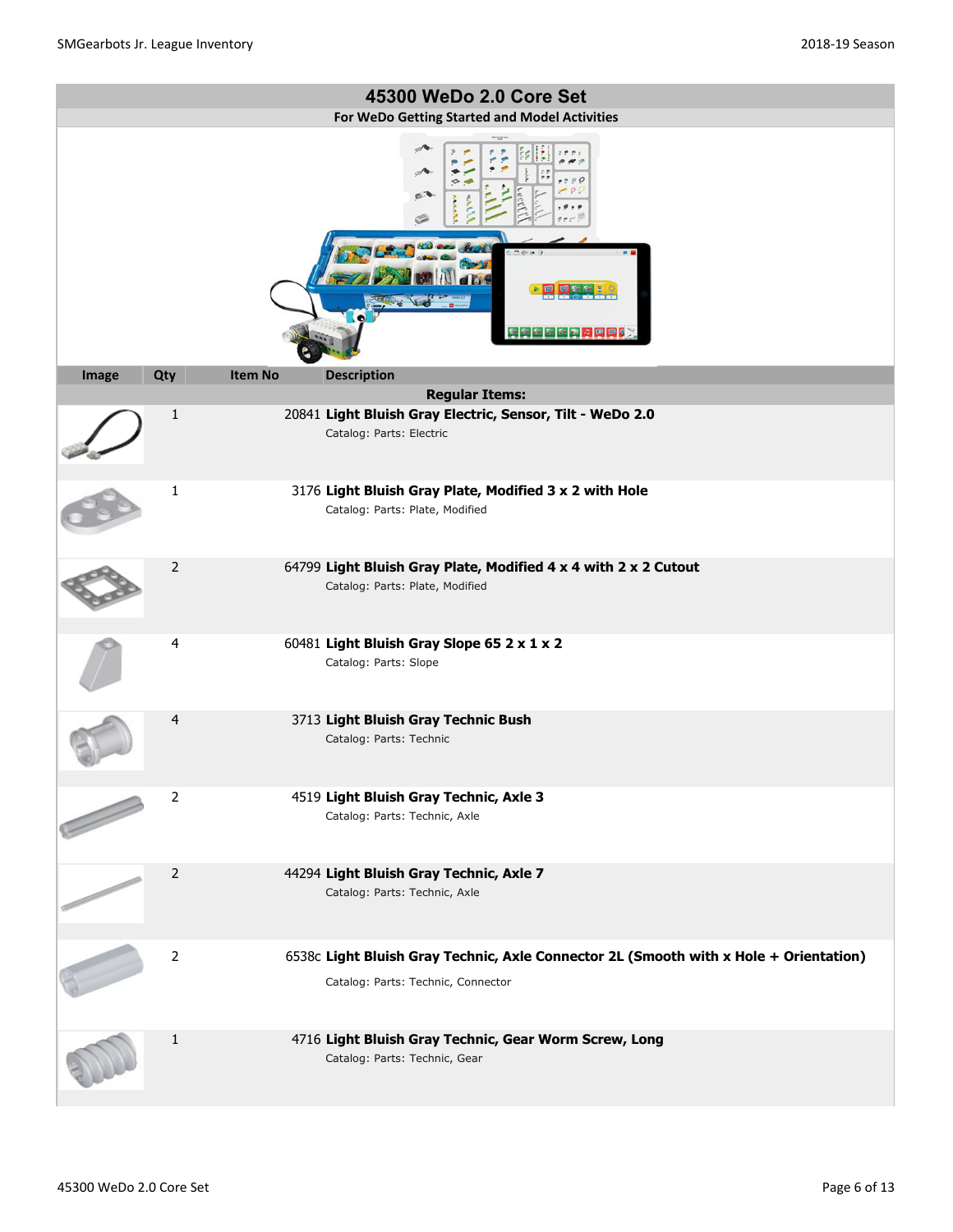|       |                                               |                | 45300 WeDo 2.0 Core Set                                                                                  |  |  |  |
|-------|-----------------------------------------------|----------------|----------------------------------------------------------------------------------------------------------|--|--|--|
|       | For WeDo Getting Started and Model Activities |                |                                                                                                          |  |  |  |
|       |                                               |                | Ó<br>医阿尔尔氏菌素原原菌                                                                                          |  |  |  |
| Image | Qty                                           | <b>Item No</b> | <b>Description</b>                                                                                       |  |  |  |
|       |                                               |                | <b>Regular Items:</b>                                                                                    |  |  |  |
|       | 4                                             |                | 4162 Light Bluish Gray Tile 1 x 8<br>Catalog: Parts: Tile                                                |  |  |  |
|       | 4                                             |                | 3040 Lime Slope 45 2 x 1<br>Catalog: Parts: Slope                                                        |  |  |  |
|       | $\overline{2}$                                |                | 50950 Lime Slope, Curved 3 x 1 No Studs<br>Catalog: Parts: Slope, Curved                                 |  |  |  |
|       | 4                                             |                | 42022 Lime Slope, Curved 6 x 1<br>Catalog: Parts: Slope, Curved                                          |  |  |  |
|       | 4                                             |                | 4287 Lime Slope, Inverted 33 3 x 1<br>Catalog: Parts: Slope, Inverted                                    |  |  |  |
|       | $\overline{2}$                                |                | 32192 Lime Technic, Axle and Pin Connector Angled #4 - 135 degrees<br>Catalog: Parts: Technic, Connector |  |  |  |
|       | 4                                             |                | 3700 Lime Technic, Brick 1 x 2 with Hole<br>Catalog: Parts: Technic, Brick                               |  |  |  |
|       | 4                                             |                | 3701 Lime Technic, Brick 1 x 4 with Holes<br>Catalog: Parts: Technic, Brick                              |  |  |  |
|       | $\mathbf 2$                                   |                | 3702 Lime Technic, Brick 1 x 8 with Holes<br>Catalog: Parts: Technic, Brick                              |  |  |  |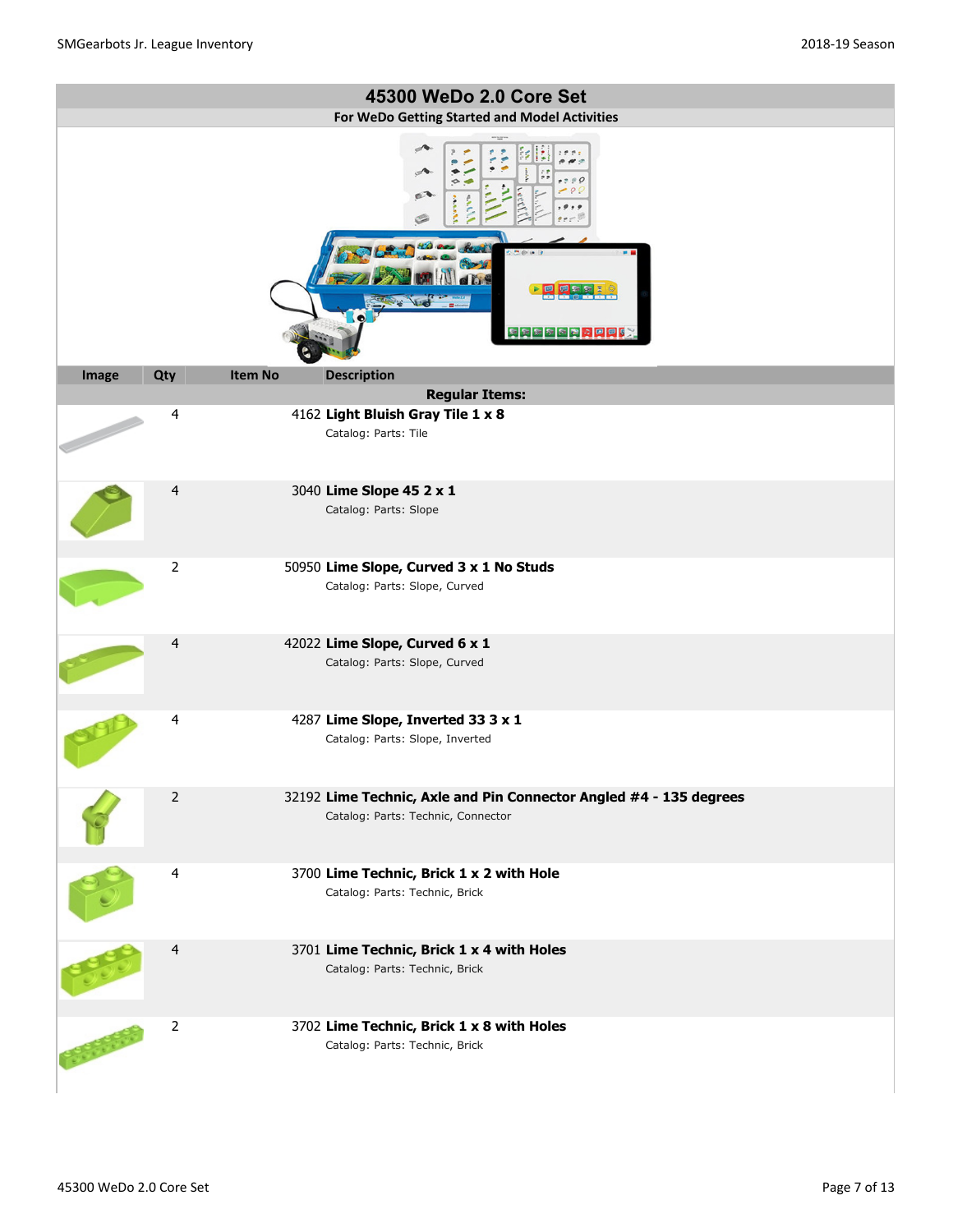|       |                |                | 45300 WeDo 2.0 Core Set                                                                 |
|-------|----------------|----------------|-----------------------------------------------------------------------------------------|
|       |                |                | For WeDo Getting Started and Model Activities                                           |
|       |                |                | e<br>医尿病病病病病病原因                                                                         |
| Image | Qty            | <b>Item No</b> | <b>Description</b>                                                                      |
|       |                |                | <b>Regular Items:</b>                                                                   |
|       | $\overline{2}$ |                | 3895 Lime Technic, Brick 1 x 12 with Holes<br>Catalog: Parts: Technic, Brick            |
|       | $\overline{2}$ |                | 3703 Lime Technic, Brick 1 x 16 with Holes                                              |
|       |                |                | Catalog: Parts: Technic, Brick                                                          |
|       | $\overline{2}$ |                | 32059 Lime Wedge, Plate 4 x 6 Cut Corners<br>Catalog: Parts: Wedge, Plate               |
|       | 6              |                | 3004 Medium Azure Brick 1 x 2<br>Catalog: Parts: Brick                                  |
|       | $\overline{2}$ |                | 3010 Medium Azure Brick 1 x 4<br>Catalog: Parts: Brick                                  |
|       | $\overline{2}$ |                | 3003 Medium Azure Brick 2 x 2<br>Catalog: Parts: Brick                                  |
|       | $\overline{2}$ |                | 3001 Medium Azure Brick 2 x 4<br>Catalog: Parts: Brick                                  |
|       | $\overline{2}$ |                | 60474 Medium Azure Plate, Round 4 x 4 with Hole<br>Catalog: Parts: Plate, Round         |
|       | $\overline{2}$ |                | 93273 Medium Azure Slope, Curved 4 x 1 Double No Studs<br>Catalog: Parts: Slope, Curved |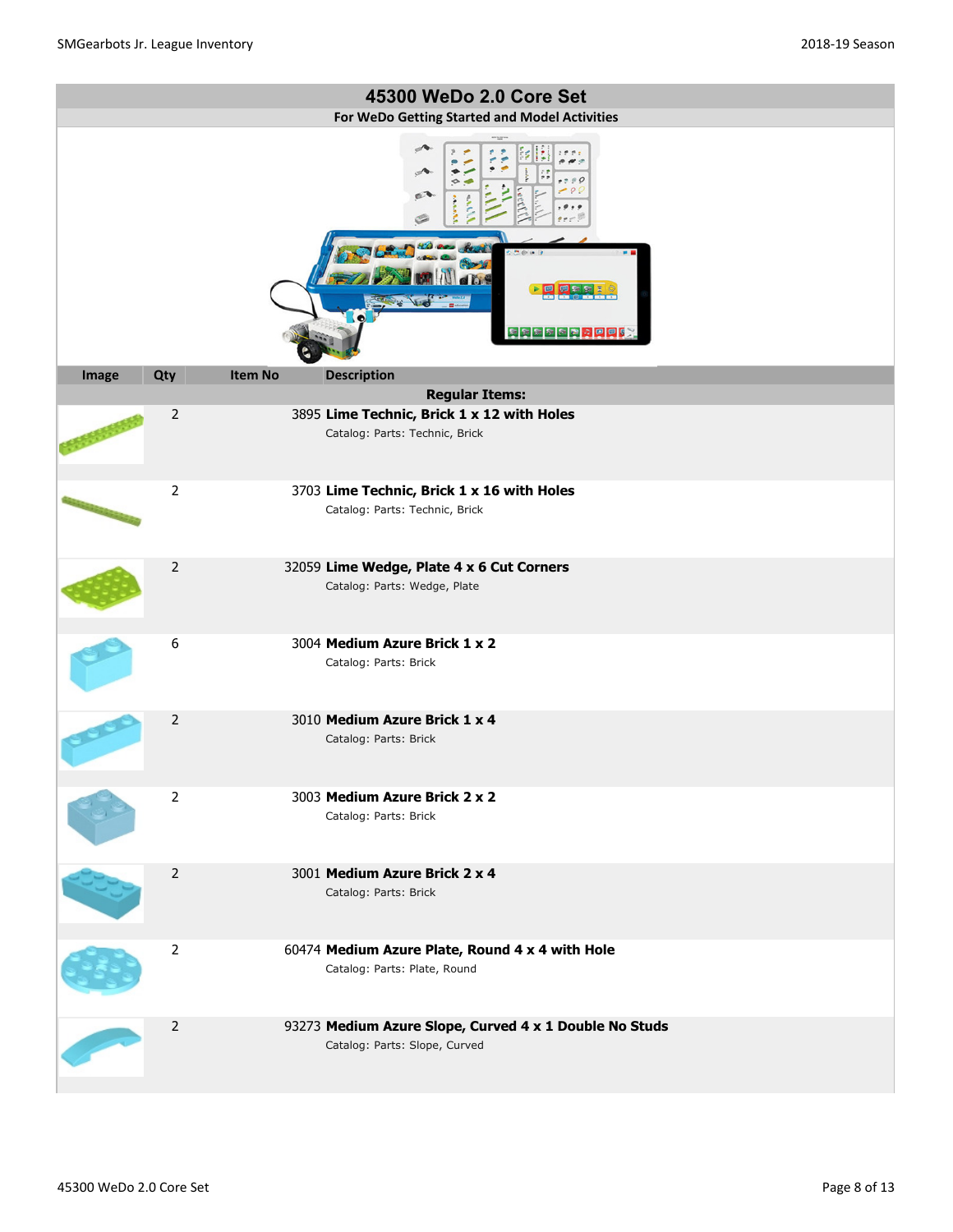|       |                         |                | 45300 WeDo 2.0 Core Set                                                                                            |
|-------|-------------------------|----------------|--------------------------------------------------------------------------------------------------------------------|
|       |                         |                | For WeDo Getting Started and Model Activities<br>e <sub>1</sub><br>医尿病病病毒内回回肠                                      |
| Image | Qty                     | <b>Item No</b> | <b>Description</b>                                                                                                 |
|       |                         |                | <b>Regular Items:</b>                                                                                              |
|       | $\overline{2}$          |                | 32016 Medium Azure Technic, Axle and Pin Connector Angled #3 - 157.5 degrees<br>Catalog: Parts: Technic, Connector |
|       | 2                       |                | 3069b Medium Azure Tile 1 x 2 with Groove                                                                          |
|       |                         |                | Catalog: Parts: Tile                                                                                               |
|       | $\mathbf{1}$            |                | 96874 Orange Human Tool, Brick and Axle Separator<br>Catalog: Parts: Accessory, Human Tool                         |
|       | $\mathbf{1}$            |                | 98262 Red Plant Flower 2 x 2 Rounded - Solid Stud<br>Catalog: Parts: Plant                                         |
|       | $\overline{2}$          |                | x37 Red Rubber Belt Medium (Round Cross Section) - Approx. 3 x 3<br>Catalog: Parts: Rubber Band & Belt             |
|       | $\overline{4}$          |                | 32062 Red Technic, Axle 2 Notched                                                                                  |
|       |                         |                | Catalog: Parts: Technic, Axle                                                                                      |
|       | $\overline{\mathbf{4}}$ |                | 3749 Tan Technic, Axle Pin without Friction Ridges Lengthwise<br>Catalog: Parts: Technic, Axle                     |
|       | 2                       |                | 32198 Tan Technic, Gear 20 Tooth Bevel<br>Catalog: Parts: Technic, Gear                                            |
|       | 1                       |                | 6588 Trans-Clear Technic, Gearbox 2 x 4 x 3 1/3<br>Catalog: Parts: Technic, Gear                                   |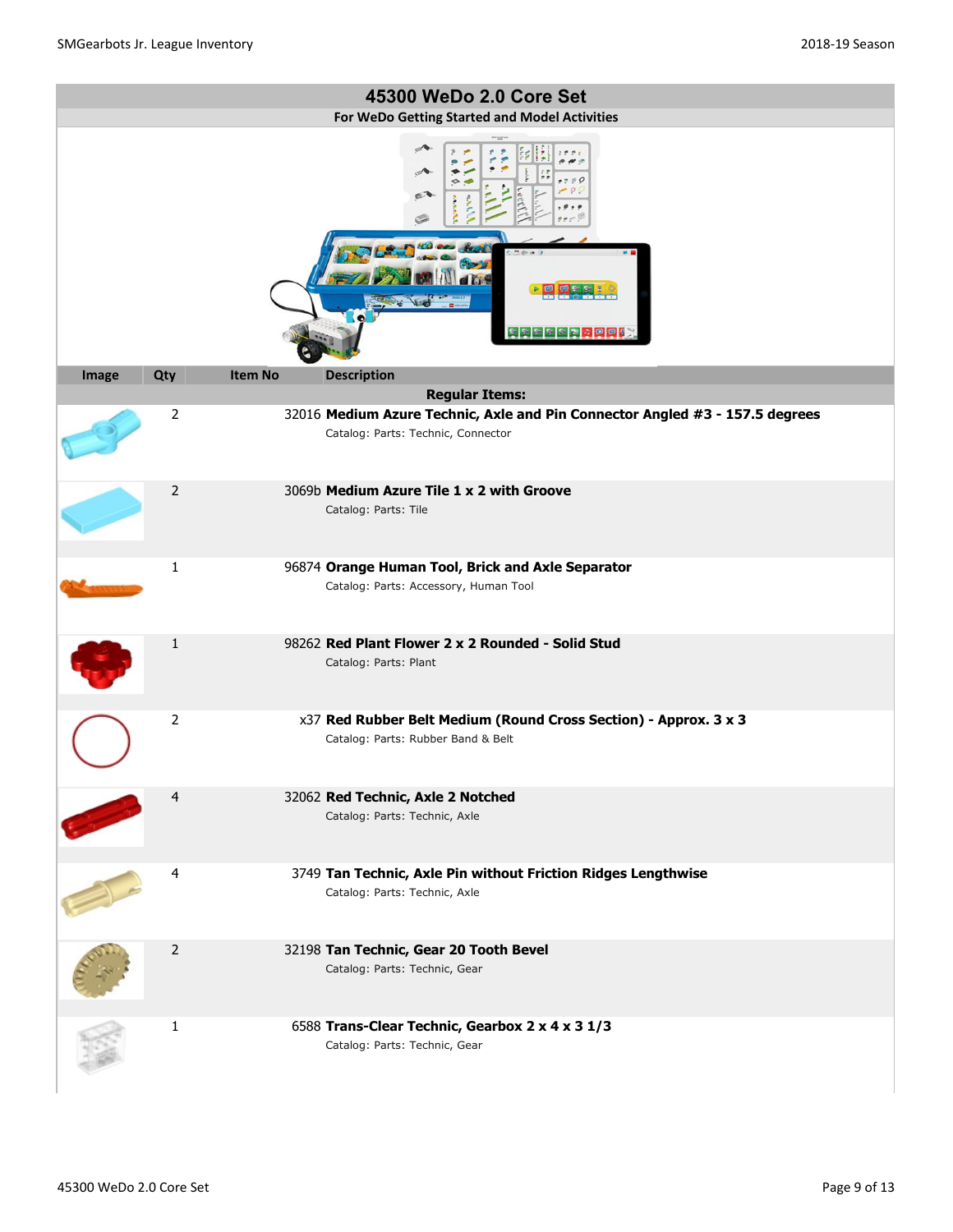|       |                |                | 45300 WeDo 2.0 Core Set                                                                                                     |
|-------|----------------|----------------|-----------------------------------------------------------------------------------------------------------------------------|
|       |                |                | For WeDo Getting Started and Model Activities                                                                               |
|       |                |                | e<br>医尿病病医胃内回回的                                                                                                             |
| Image | Qty            | <b>Item No</b> | <b>Description</b>                                                                                                          |
|       |                |                | <b>Regular Items:</b>                                                                                                       |
|       | $\overline{2}$ |                | 3062b Trans-Green Brick, Round 1 x 1 Open Stud<br>Catalog: Parts: Brick, Round                                              |
|       | 4              |                | 3941 Trans-Light Blue Brick, Round 2 x 2 with Axle Hole<br>Catalog: Parts: Brick, Round                                     |
|       | 2              |                | 42022 Trans-Light Blue Slope, Curved 6 x 1<br>Catalog: Parts: Slope, Curved                                                 |
|       | 6              |                | 4185 Trans-Light Blue Technic Wedge Belt Wheel (Pulley)<br>Catalog: Parts: Technic                                          |
|       | 4              | 92013          | Trans-Light Blue Technic, Brick Modified 2 x 2 with Ball Receptacle Wide and Axle<br>Hole<br>Catalog: Parts: Technic, Brick |
| U     | $\overline{2}$ |                | 3062b Trans-Red Brick, Round 1 x 1 Open Stud<br>Catalog: Parts: Brick, Round                                                |
|       | 2              |                | 3062b Trans-Yellow Brick, Round 1 x 1 Open Stud<br>Catalog: Parts: Brick, Round                                             |
|       | $\overline{2}$ |                | 44728 White Bracket 1 x 2 - 2 x 2<br>Catalog: Parts: Bracket                                                                |
|       | $\overline{2}$ |                | 87087 White Brick, Modified 1 x 1 with Stud on 1 Side<br>Catalog: Parts: Brick, Modified                                    |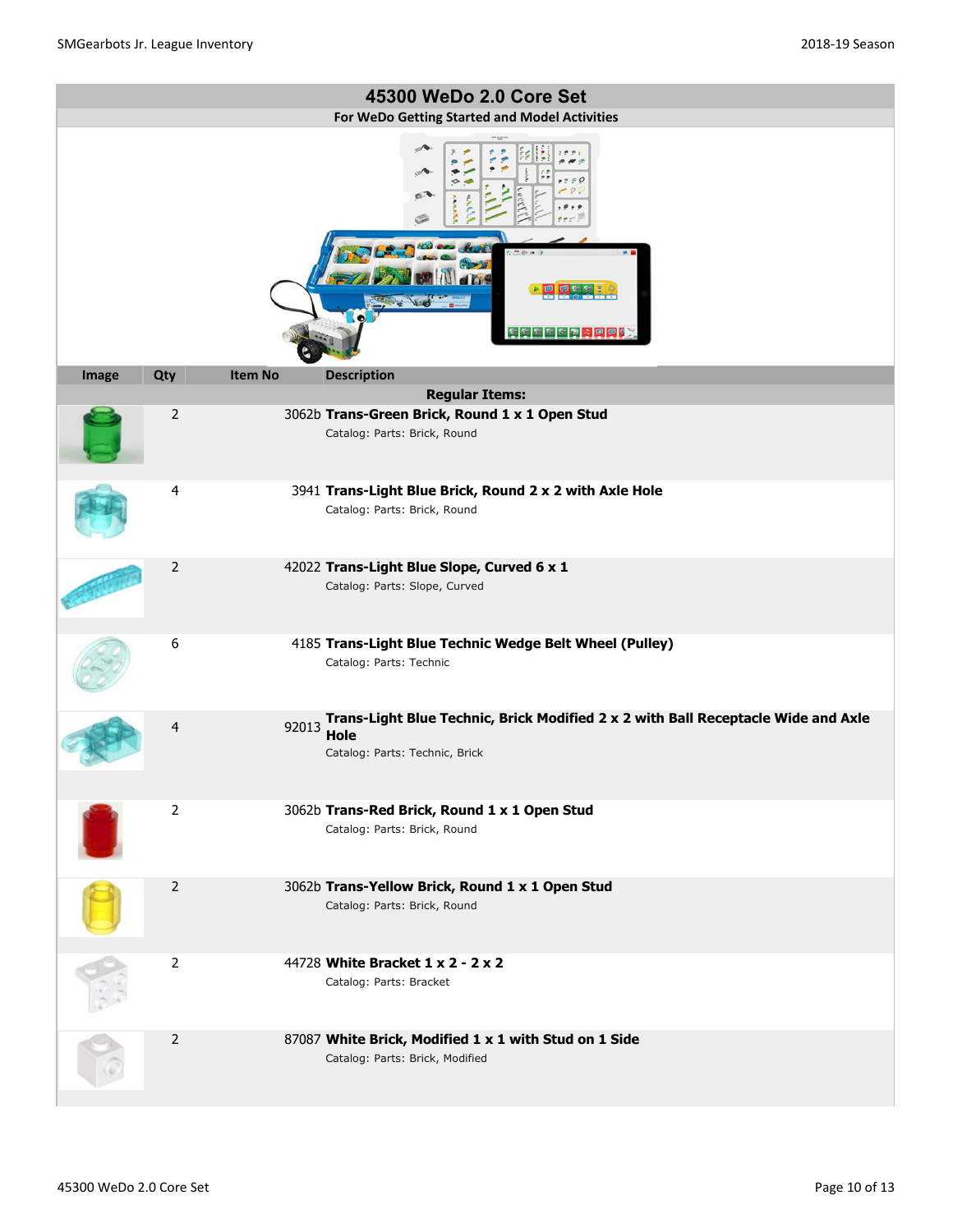|                                |                |                | 45300 WeDo 2.0 Core Set                                                                                        |
|--------------------------------|----------------|----------------|----------------------------------------------------------------------------------------------------------------|
|                                |                |                | For WeDo Getting Started and Model Activities                                                                  |
|                                |                |                | e<br><b>ERBBERRPPC</b>                                                                                         |
| Image                          | Qty            | <b>Item No</b> | <b>Description</b>                                                                                             |
|                                |                |                | <b>Regular Items:</b>                                                                                          |
|                                | $\mathbf{1}$   |                | 19071c01 White Electric, Hub - WeDo 2.0<br>Catalog: Parts: Electric                                            |
|                                | 2              |                | 4592c02 (Inv) White Lever Small Base with Black Lever                                                          |
|                                |                |                | Catalog: Parts: Lever                                                                                          |
|                                | 6              |                | 3023 White Plate 1 x 2<br>Catalog: Parts: Plate                                                                |
|                                | 4              |                | 3710 White Plate 1 x 4<br>Catalog: Parts: Plate                                                                |
|                                | 4              |                | 3666 White Plate 1 x 6<br>Catalog: Parts: Plate                                                                |
| <b>Control Control Control</b> | $\overline{2}$ |                | 60479 White Plate 1 x 12<br>Catalog: Parts: Plate                                                              |
|                                | $\overline{2}$ |                | 32013 White Technic, Axle and Pin Connector Angled #1<br>Catalog: Parts: Technic, Connector                    |
|                                | $\overline{4}$ |                | 3743 White Technic, Gear Rack 1 x 4<br>Catalog: Parts: Technic, Gear                                           |
|                                | $\overline{2}$ |                | 98138pb007 White Tile, Round 1 x 1 with Black Eye with Pupil Pattern<br>Catalog: Parts: Tile, Round, Decorated |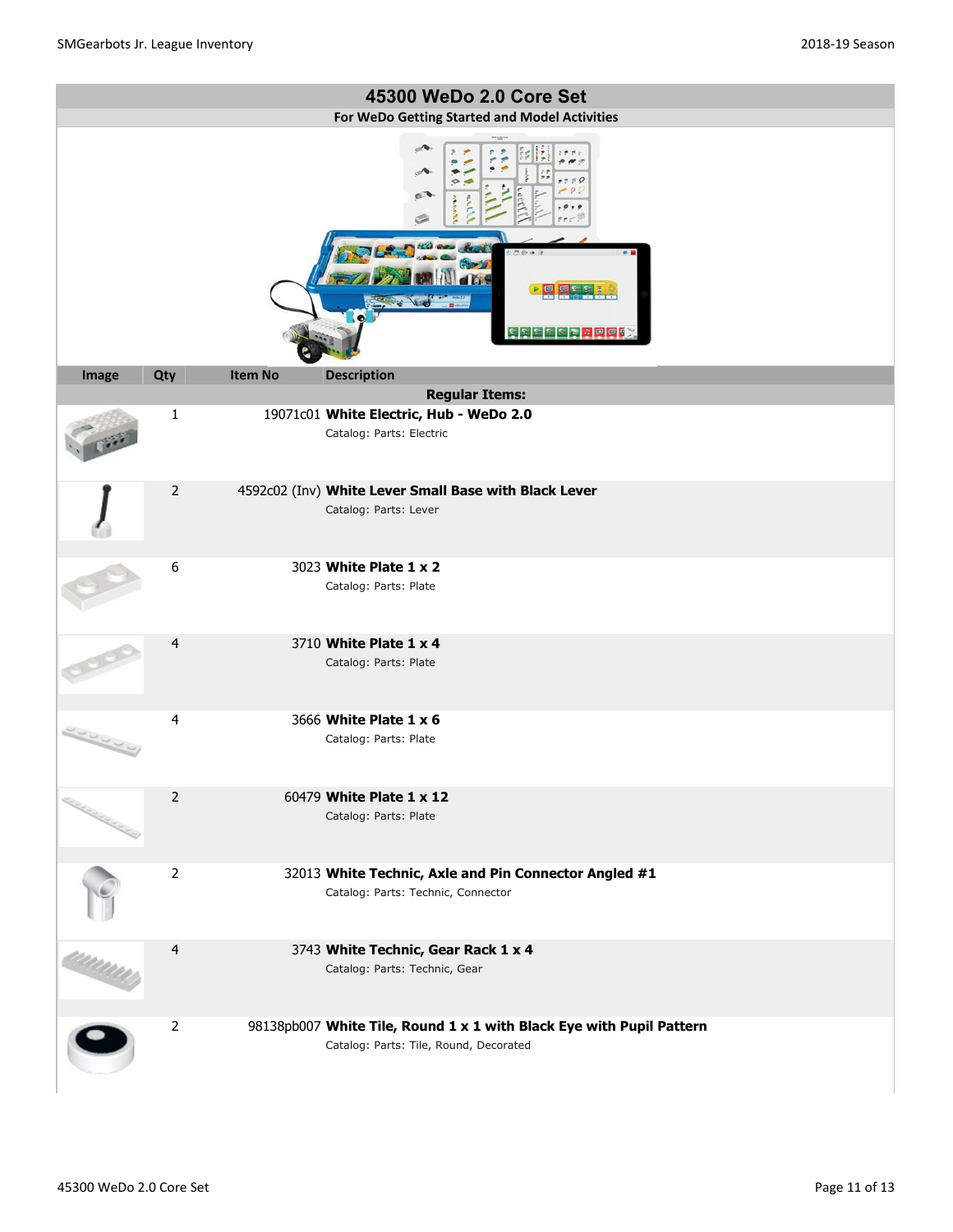|       | 45300 WeDo 2.0 Core Set |                |                                                                                                                                        |  |  |  |
|-------|-------------------------|----------------|----------------------------------------------------------------------------------------------------------------------------------------|--|--|--|
|       |                         |                | For WeDo Getting Started and Model Activities<br>医阿尔尔氏菌素四回肠                                                                            |  |  |  |
| Image | Qty                     | <b>Item No</b> | <b>Description</b>                                                                                                                     |  |  |  |
|       |                         |                | <b>Regular Items:</b>                                                                                                                  |  |  |  |
|       | 2                       |                | 14769pb004 White Tile, Round 2 x 2 with Bottom Stud Holder with Black Eye with Pupil Pattern<br>Catalog: Parts: Tile, Round, Decorated |  |  |  |
|       | $\overline{2}$          |                | 18674 White Tile, Round 2 x 2 with Open Stud<br>Catalog: Parts: Tile, Round                                                            |  |  |  |
|       | 6                       |                | 55982 White Wheel 18mm D. x 14mm with Axle Hole, Fake Bolts and Shallow Spokes<br>Catalog: Parts: Wheel                                |  |  |  |
|       | $\overline{2}$          |                | x90 Yellow Rubber Belt Extra Large (Round Cross Section) - Approx. 5 x 5<br>Catalog: Parts: Rubber Band & Belt                         |  |  |  |
|       | 4                       |                | 4265c Yellow Technic Bush 1/2 Smooth<br>Catalog: Parts: Technic                                                                        |  |  |  |
|       |                         |                | <b>Books:</b>                                                                                                                          |  |  |  |
|       | 1                       |                | 45300b01 Set 45300 Cover and Inventory Card (6145262)<br>Catalog: Books: Curriculum Activity Book: Educational & Dacta                 |  |  |  |
|       |                         |                | Gear:                                                                                                                                  |  |  |  |
|       | 1                       |                | 45300stk01 Sticker for Storage Tray of Set 45300 - (6138763)<br>Catalog: Gear: Sticker: Educational & Dacta                            |  |  |  |